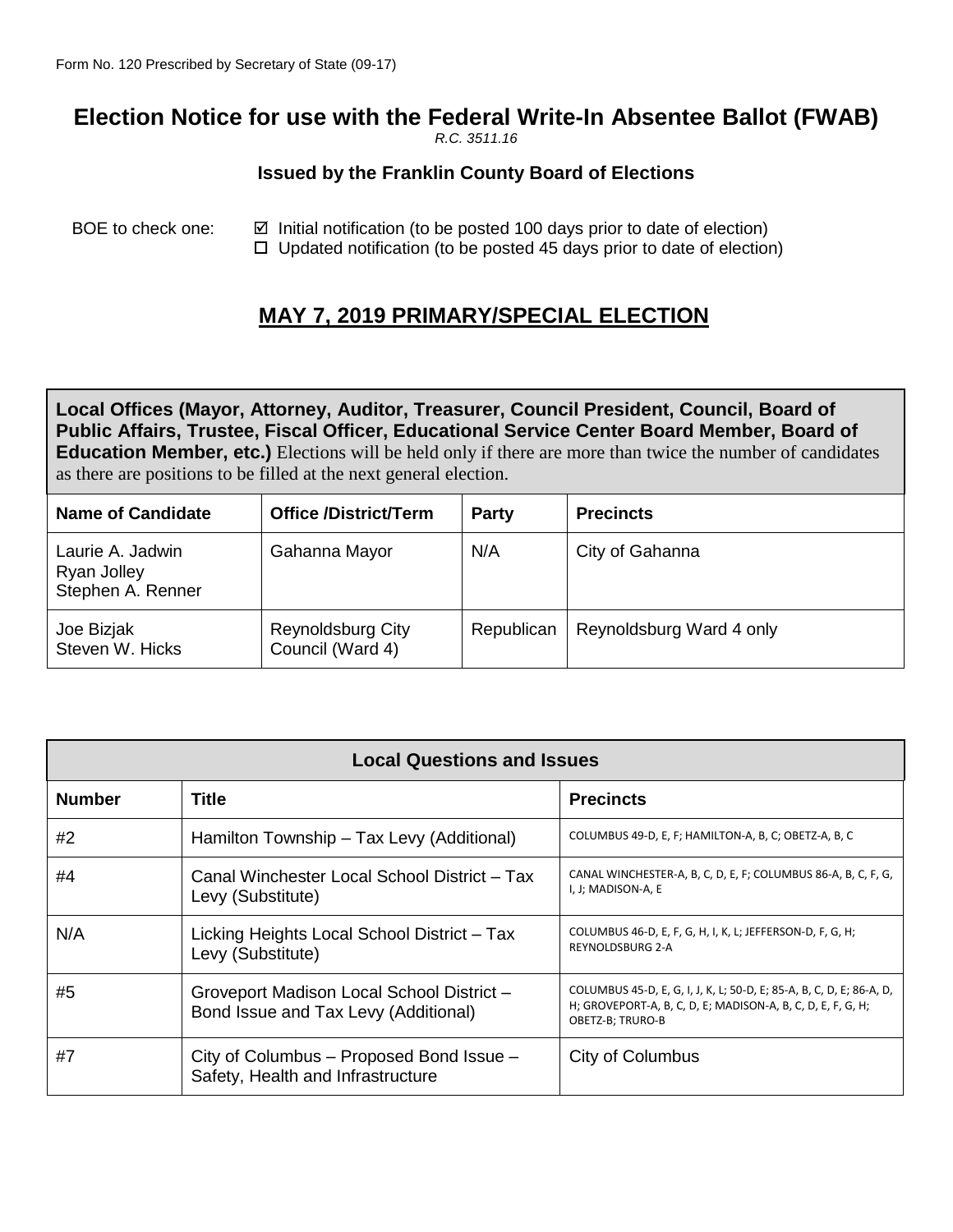| #8  | City of Columbus – Proposed Bond Issue –<br><b>Recreation and Parks</b> | City of Columbus |
|-----|-------------------------------------------------------------------------|------------------|
| #9  | City of Columbus - Proposed Bond Issue -<br><b>Public Service</b>       | City of Columbus |
| #10 | City of Columbus – Proposed Bond Issue –<br><b>Public Utilities</b>     | City of Columbus |
| #11 | City of Columbus - Proposed Bond Issue -<br>Neighborhood Development    | City of Columbus |
| #12 | City of Gahanna – Income Tax Increase                                   | City of Gahanna  |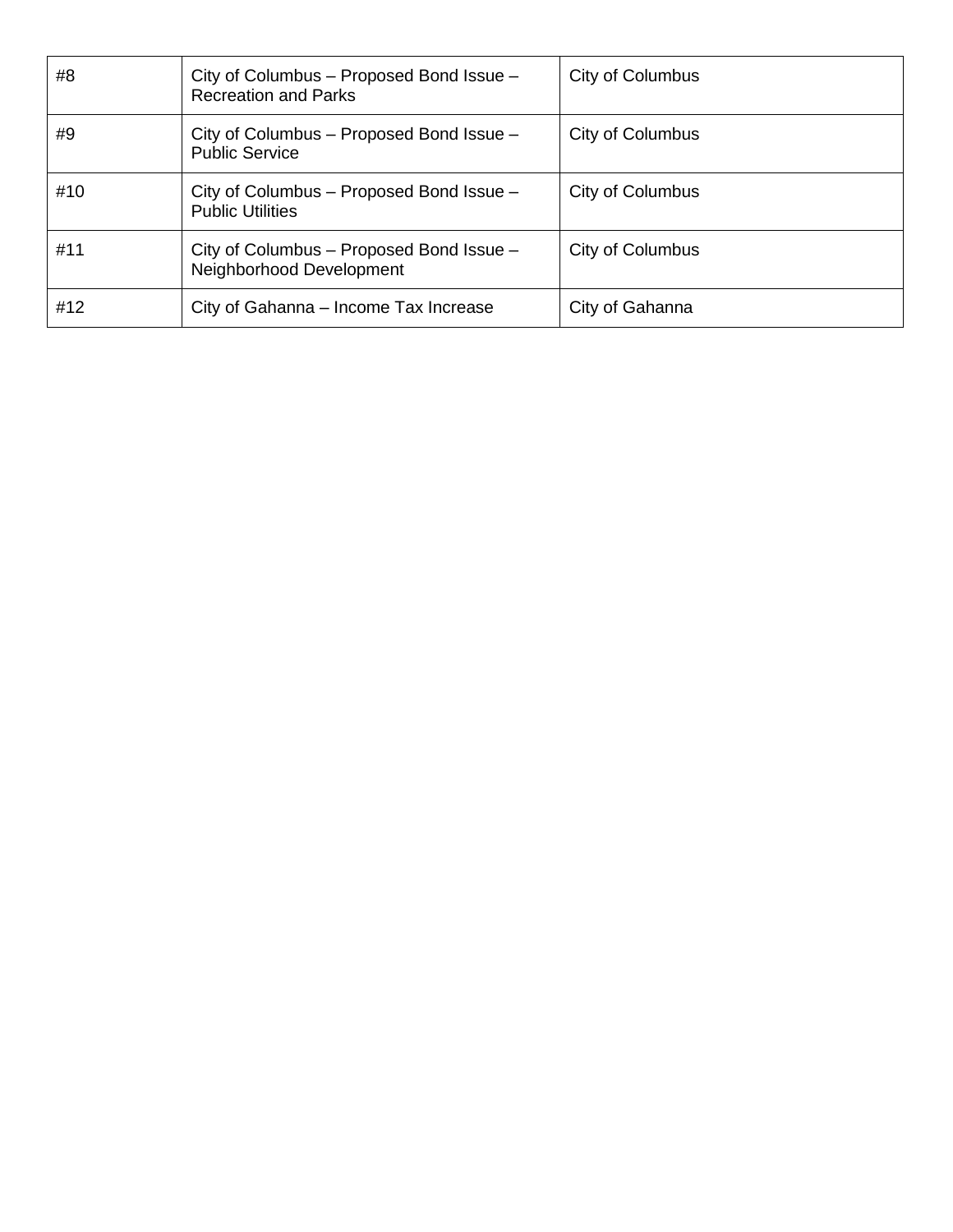### **INSTRUCTIONS TO VOTER FOR INDICATING YOUR CHOICES ON A FEDERAL WRITE-IN ABSENTEE BALLOT (FWAB):**

To complete a Federal Write-In Absentee Ballot (FWAB), go to [www.fvap.gov.](http://www.fvap.gov/) You have the option of downloading a blank, hard copy FWAB to complete by hand, or proceeding through electronic completion of the FWAB using the website's FWAB Wizard.

The first page of the FWAB is a Voter Declaration/Affirmation you must complete in order for your ballot to count.

After completing the Voter Declaration/Affirmation, use the initial election notice issued on the 100<sup>th</sup> day before the election and the updated election notice issued on the  $45<sup>th</sup>$  day before the election as a guide to:

- (1) write the name of each candidate or issue contest for which you are casting a vote and then
- (2) write the name of your choice of candidate or choice for or against an issue.

After you have completed the FWAB, **you must PRINT the ballot and MAIL it to your county board of elections at this address: Franklin County Board of Elections, 1700 Morse Rd, Columbus, OH 43229- 9513.** A complete listing of all county board of elections mailing addresses and contact information is available at [http://www.sos.state.oh.us/SOS/elections/electionsofficials/boeDirectory.aspx#dir.](http://www.sos.state.oh.us/SOS/elections/electionsofficials/boeDirectory.aspx%23dir)

**Do not send your ballot via e-mail or fax; Ohio law prohibits electronic transmission of a voted ballot.**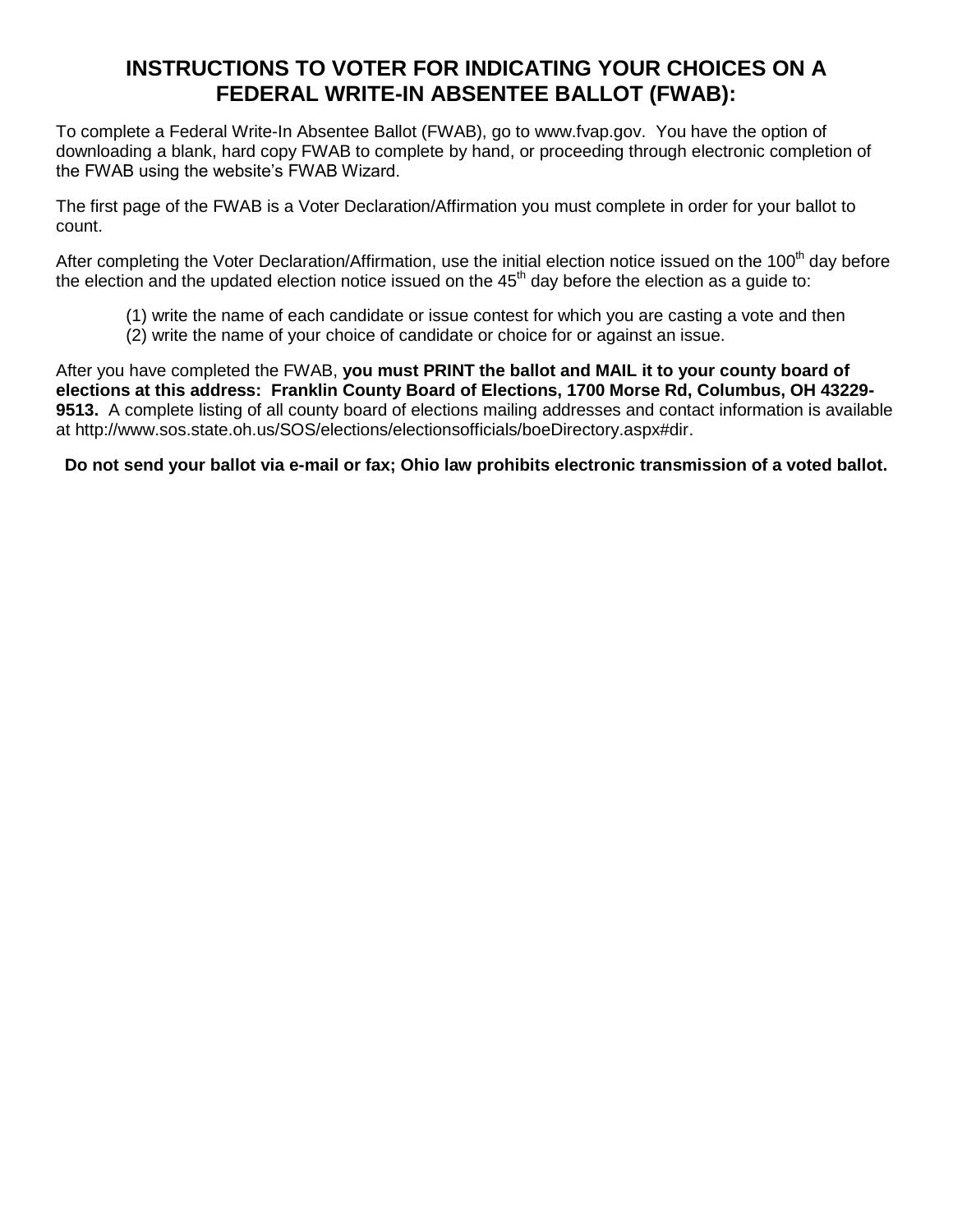### **INSTRUCTIONS TO COUNTY BOARDS OF ELECTIONS FOR COMPLETING THE NOTICE**

- This form is provided as a Microsoft Word template that you edit by removing contests not relevant to the election and adding additional lines for candidates, depending on the election notice requirement.
	- o To remove/delete contests, move your cursor over the text box you wish to delete; in the upper right corner a four-way arrow in a box will appear, right-click on that box , then select "cut" to remove the text box.
	- $\circ$  To add lines to accommodate the correct number of candidates / offices under each category, click inside the last row of the category for which you need to add additional lines, then hit the Tab key on your keyboard. Continuing to hit the tab key will add more rows. If you are using Office 2007 or higher, you have the ability to right-click inside one of the cells then from the menu that appears, select "Insert" then "Insert rows above" or "below" depending on your intended outcome, etc.
- Be sure to "Save As" after you have started.
- In the event that a contest is non-partisan (i.e., the candidate's party affiliation does not appear on the ballot) place "N/A" in the column provided for Party.
- When providing the precinct designation, you should group precincts by the highest common description:
	- o County
	- o City, Village, or Township name
	- o Ward number
	- o Ward number, Precinct Number
	- o Precinct number
	- o Precinct number (part)
- Issue number is only necessary when an issue number has been assigned by the Secretary of State or the county board of elections.
- FTC means "Full Term Commencing" and UTE means "Unexpired Term Ending."

Examples for completing the form:

| U.S. Senate and U.S. Congress |                              |              |                                                                                                                                  |  |  |
|-------------------------------|------------------------------|--------------|----------------------------------------------------------------------------------------------------------------------------------|--|--|
| <b>Name of Candidate</b>      | <b>Office /District/Term</b> | <b>Party</b> | <b>Precincts</b>                                                                                                                 |  |  |
| Name                          | U.S. Congress, $7th$         | $\mathsf{R}$ | City of Columbus, Wards 13-21, 25, 62-C,<br>$71-B$ (part)<br>City of Whitehall<br>Truro Township, Precinct A<br>Village of Brice |  |  |
| Name                          | U.S. Congress, $7th$         | D            | City of Columbus, Wards 13-21, 25, 62-C,<br>$71-B$ (part)<br>City of Whitehall<br>Truro Township, Precinct A<br>Village of Brice |  |  |
| Name                          | U.S. Congress, $7th$         | write-in     | City of Columbus, Wards 13-21, 25, 62-C,<br>$71-B$ (part)<br>City of Whitehall<br>Truro Township, Precinct A<br>Village of Brice |  |  |